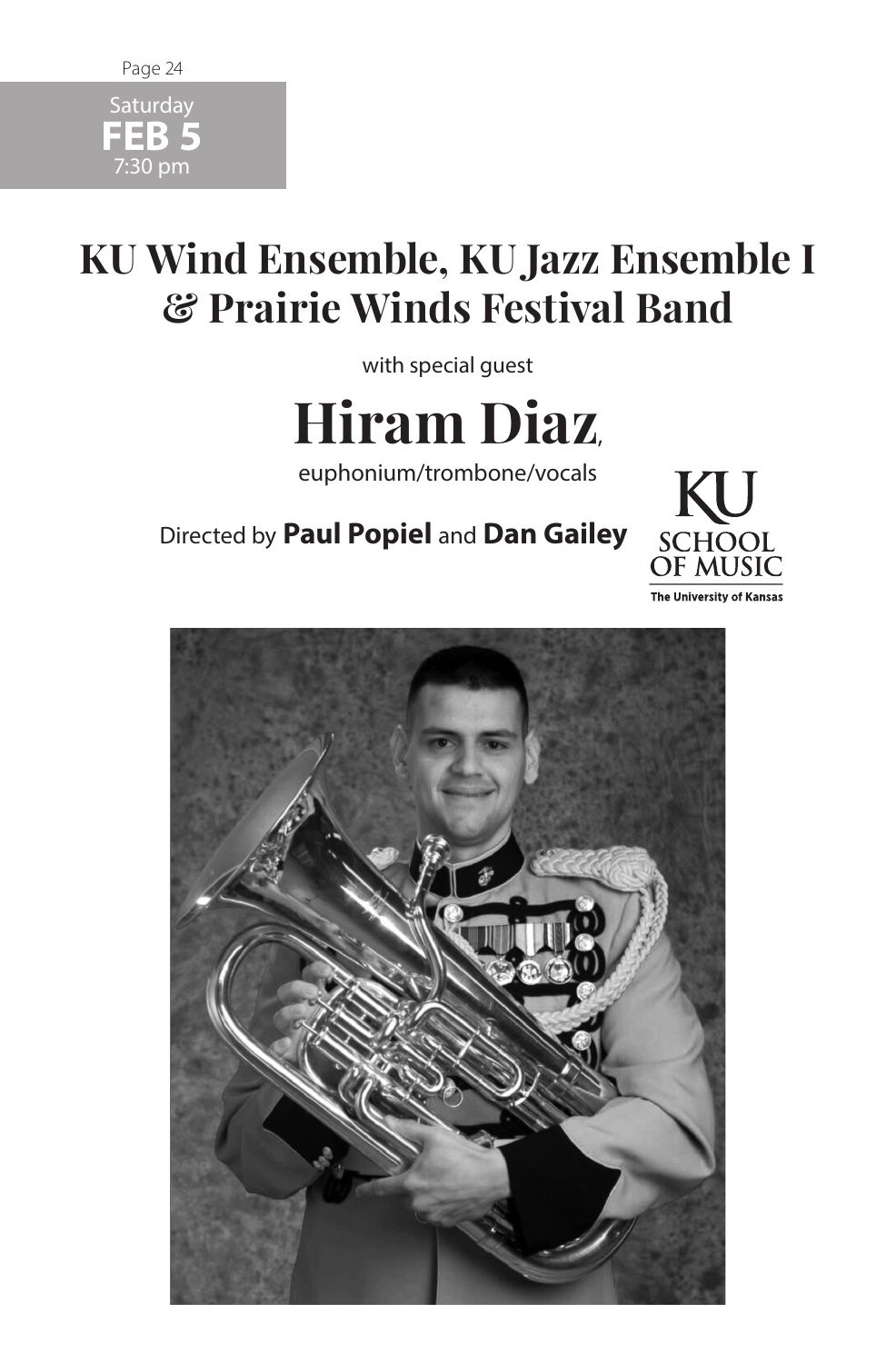# **There will be no intermission during this performance.**

# **PROGRAM**

## **KU Wind Ensemble**

| Overture to Candide Leonard Bernstein (1918-1990)<br>trans. Grundman |
|----------------------------------------------------------------------|
| Hiram Diaz, soloist                                                  |
| Tom Davoren, guest conductor                                         |
| <b>Prairie Winds Festival Band</b>                                   |
|                                                                      |
| ed. Foster<br>Martin Bergee, conductor                               |
| Prairie<br>Storm<br>Sunset                                           |
| Paul W. Popiel, conductor                                            |
| Hiram Diaz, soloist<br>arr. Barker                                   |
| Matt Smith, conductor                                                |

# **KU Jazz Ensemble I**

Selections will be announced from the stage.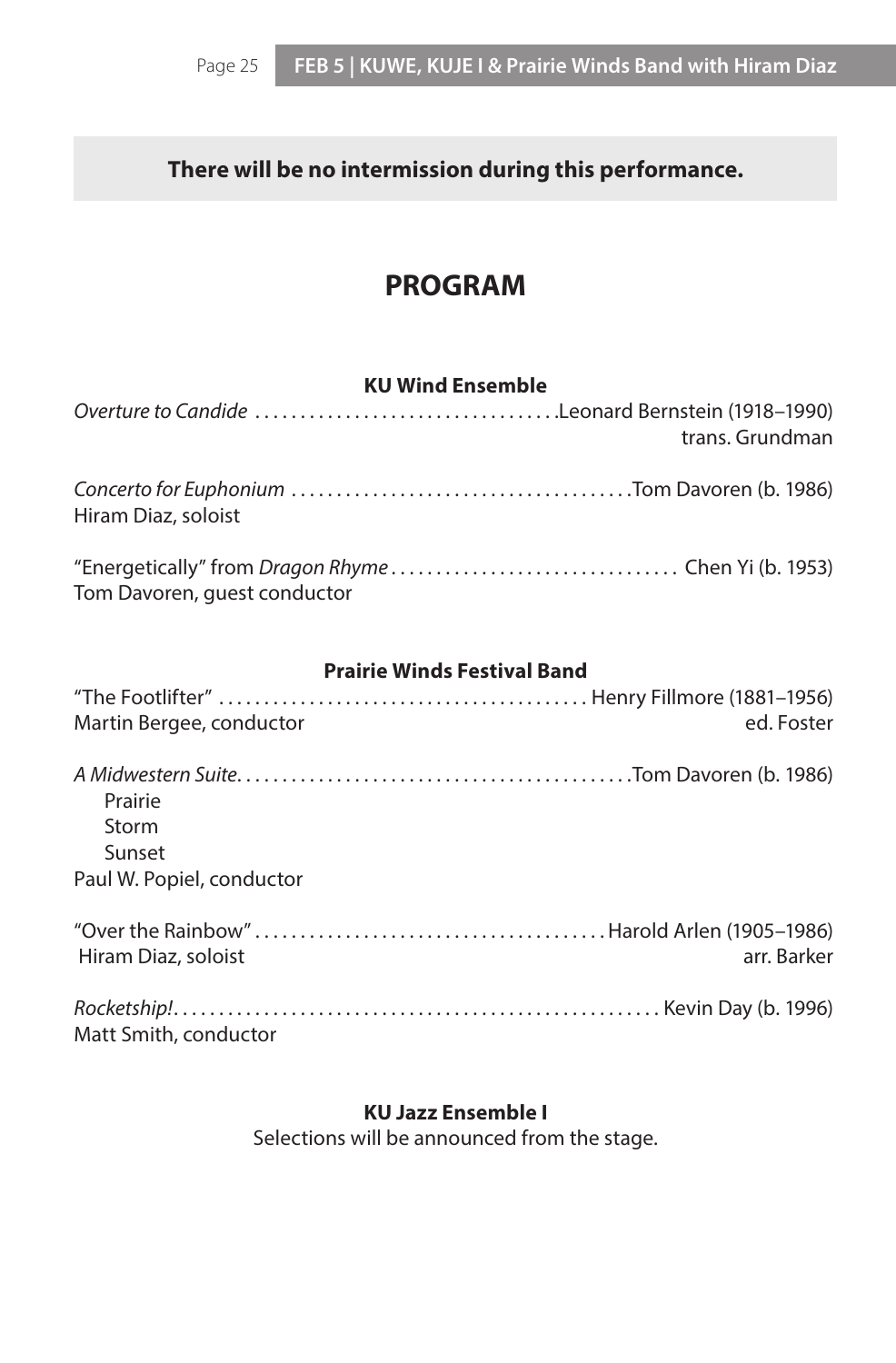#### **Hiram Diaz**

Euphonium player Gunnery Sergeant Hiram Diaz joined "The President's Own" United States Marine Band in January 2012. Gunnery Sgt. Diaz began his musical instruction at age 12. After graduating in 2003 from the New World School of the Arts in Miami, he attended the University of Cincinnati-College Conservatory of Music (CCM), where he earned a bachelor's degree in music performance in 2007. His instructors have included Timothy Northcut of CCM; Jay Bertolet, former principal tuba with the Florida Philharmonic Orchestra; and Brian Bowman of the University of North Texas. Prior to joining "The President's Own," Gunnery Sgt. Diaz was a member of the U.S. Army Maneuver Center of Excellence Band (283d Army Band) in Ft. Benning, Georgia. In 2016, he performed Tom Davoren's *Ascension* as a featured soloist during the national concert tour. Since 2017, he has also served as co-leader of the band's Latin Jazz Ensemble.

#### **KU Wind Ensemble**

Described by *The New York Times* as "one of America's most esteemed concert bands," the KU Wind Ensemble (KUWE) is the premier wind band at the University of Kansas and is conducted by Paul W. Popiel, director of bands. Their Carnegie Hall debut in 2013 was described by *Feast of Music* as "showing amazing chops in their transitions and an impressive range of dynamics" and by *The New York Times* as "performing with polish, assurance and copious spirit, eliciting a rousing ovation." The Wind Ensemble performed for President Obama for his address to KU in January 2015, at the national biennial convention of the College Band Directors National Association in 2017, and premiered Kevin Walczyk's *Symphony No. 5: Freedom from Fear* at the John F. Kennedy Center for the Performing Arts in 2018.

KUWE has hosted numerous composers in recent years, including John Corigliano, Frank Ticheli, Steven Bryant, Kevin Walczyk, Joni Greene, Aaron Perrine, Michael Torke, Joel Puckett, John Mackey, Mohammed Fairouz and Eric Ewazen as well as guest conductors Dai Zhonghui, Michelle Rakers, John Whitwell, H. Robert Reynolds and Mallory Thompson. Guest soloists recently performing with the ensemble include Jim Walker, Gail Williams, Jeff Nelsen, Jon Lewis, Joey Tartell, the Boston Brass and Chris Vadala.

## **Prairie Winds Festival Band**

The Prairie Winds Festival Band is comprised of high school students who have spent the past two days in clinics, masterclasses, and rehearsals with KU music faculty during the Prairie Winds Festival. This year marks the 20th year of the festival.

## **Paul W. Popiel**

Paul W. Popiel, professor of music, is the director of bands at the KU, only the seventh person to hold this position in the band's storied 125-year history. Dr. Popiel conducts the KU Wind Ensemble, directs the graduate program in wind conducting and guides all aspects of the university band program. His previous appointments include the Indiana University Jacobs School of Music and Oklahoma State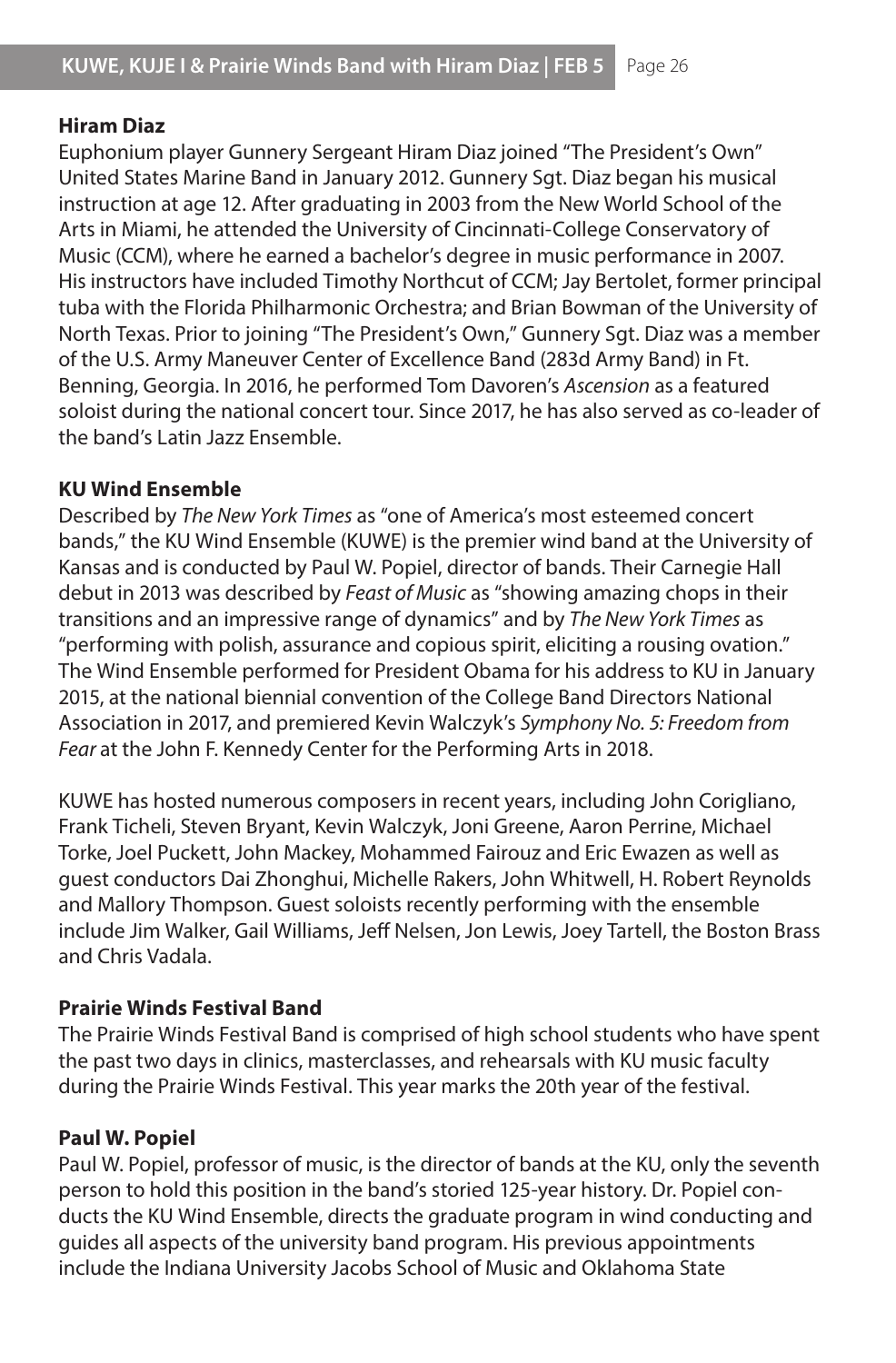University. He also enjoyed several wonderful years teaching in the public schools of Texas and Michigan.

His Carnegie Hall debut in 2013 was heralded by *The New York Times:* "The ensemble, conducted by Paul W. Popiel, performed with polish, assurance and copious spirit, eliciting a rousing ovation," while New York's *Feast of Music* said, "Give credit to Popiel, a strong advocate for new music, who went for broke, succeeding in showing us that there is, in fact, real, adventurous music being made over on the other side of the rainbow."

Under Popiel's leadership, the KU Wind Ensemble has performed at Carnegie Hall in 2013, for President Obama in 2015, at the Kansas Music Educators Association (2012, 2015 and 2021), the national convention of the College Band Directors National Association in 2017 and the John F. Kennedy Center for the Performing Arts in 2018.

A proponent of distinctive new music, Popiel has commissioned and premiered numerous new works for winds, including pieces by composers Joel Puckett, Mohammed Fairouz, Michael Torke, Kevin Walczyk, James Barnes, David Dzubay, Joni Greene, Aaron Perrine and others. In 2013, Popiel was elected to the membership of the prestigious American Bandmasters Association and the National Academy of Recording Arts and Sciences, known for the Grammy Awards.

Popiel holds degrees from Truman State University, the University of Notre Dame and Michigan State University. A recipient of a Rotary International Ambassadorial Scholarship, he also earned a postgraduate diploma in 20th-century music at the University of Bristol, England. Popiel was also the Frank L. Battisti Conducting Fellow, serving as the resident conductor of the Boston University Tanglewood Institute.

#### **KU Jazz Ensemble I**

The KU Jazz Ensemble I, directed by Dan Gailey, is the flagship ensemble within the Jazz Studies program. The program has received 28 *DownBeat* Student Music Awards, including Jazz Ensemble I's 2021 award for Best College Jazz Ensemble in the Graduate Division; 2019 and 2015 awards in the Graduate Division for Best College Big Band in the U.S. or Canada; and their Outstanding Performance Award in the same division in 2017. Jazz Ensemble I performed Gailey's flamenco suite *Palos Nuevos* at the Kennedy Center for the Performing Arts in Washington, D.C. in April 2018. In April 2016, the ensemble performed at Jazz at Lincoln Center in New York City with internationally acclaimed vocalist Deborah Brown, and the band was one of six international college finalists that performed at the 2019 and 2017 Monterey Next Generation Jazz Festival.

In July 2018, Jazz Ensemble I played ten shows in 13 days with Deborah Brown as part of a European tour that included invited appearances at three of the world's most prestigious jazz festivals: the Montreux Jazz Festival (where the band performed twice), Umbria Jazz and the Jazz À Vienne Festival.